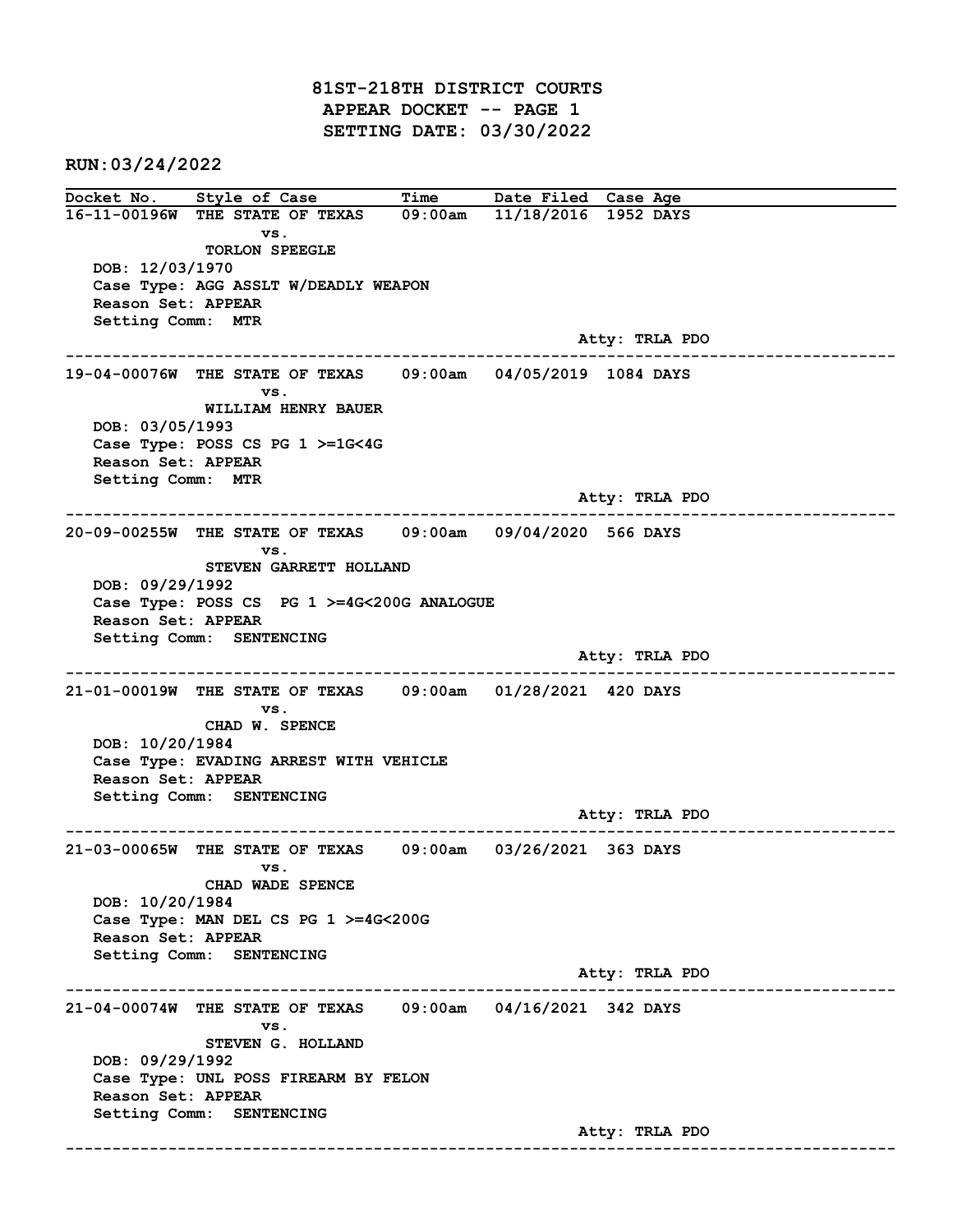81ST-218TH DISTRICT COURTS APPEAR DOCKET -- PAGE 2 SETTING DATE: 03/30/2022

RUN:03/24/2022

Docket No. Style of Case Time Date Filed Case Age 21-04-00078W THE STATE OF TEXAS 09:00am 04/16/2021 342 DAYS vs. REYNALDO MEJIA DOB: 09/05/1984 Case Type: BURGLARY OF BUILDING Reason Set: APPEAR Setting Comm: ARR; B/W and the control of the control of the control of the control of the control of the control of the control of the control of the control of the control of the control of the control of the control of the control of the cont ------------------------------------------------------------------------------------------------------------------------ 21-07-00143W THE STATE OF TEXAS 09:00am 07/13/2021 254 DAYS vs. STEVEN GARRETT HOLLAND DOB: 09/29/1992 Case Type: UNAUTH USE OF VEHICLE Reason Set: APPEAR Setting Comm: SENTENCING Atty: TRLA PDO ------------------------------------------------------------------------------------------------------------------------ 21-11-00239W THE STATE OF TEXAS 09:00am 11/12/2021 132 DAYS vs. RICHARD GONZALES DOB: 11/30/1985 Case Type: MAN DEL CS PG 1 >=1G<4G Reason Set: APPEAR Setting Comm: TO PLEA Atty: TRLA PDO ------------------------------------------------------------------------------------------------------------------------ 21-11-00240W THE STATE OF TEXAS 09:00am 11/12/2021 132 DAYS vs. RICHARD GONZALES DOB: 11/30/1985 Case Type: MAN DEL CS PG 1 >=1G<4G Reason Set: APPEAR Setting Comm: TO PLEA Atty: TRLA PDO ------------------------------------------------------------------------------------------------------------------------ 21-11-00241W THE STATE OF TEXAS 09:00am 11/12/2021 132 DAYS vs. RICHARD GONZALES DOB: 11/30/1985 Case Type: MAN DEL CS PG 1 >=1G<4G Reason Set: APPEAR Setting Comm: TO PLEA Atty: TRLA PDO ------------------------------------------------------------------------------------------------------------------------ 21-11-00242W THE STATE OF TEXAS 09:00am 11/12/2021 132 DAYS vs. RICHARD GONZALES DOB: 11/30/1985 Case Type: MAN DEL CS PG 1 >=4G<200G Reason Set: APPEAR Setting Comm: TO PLEA Atty: TRLA PDO ------------------------------------------------------------------------------------------------------------------------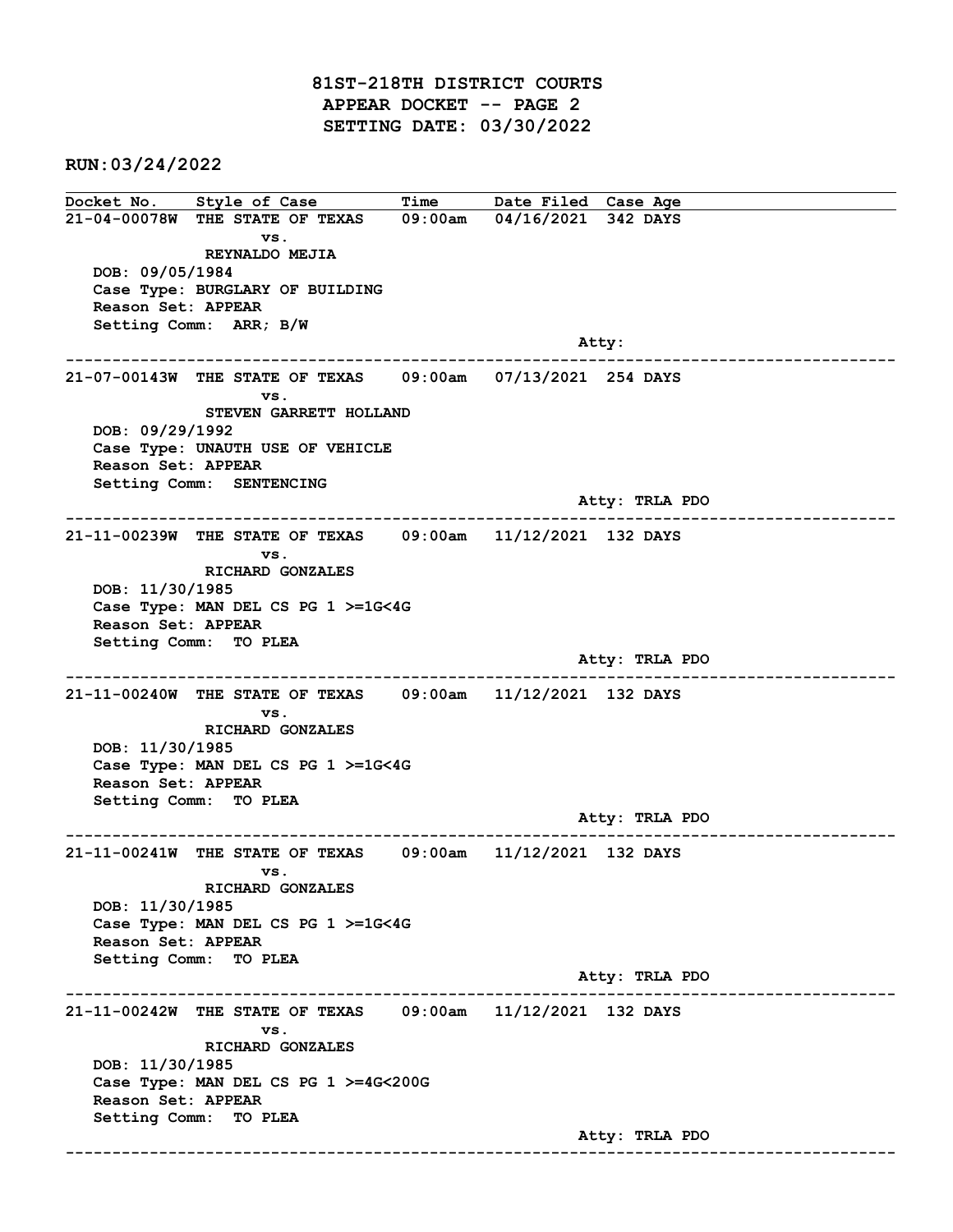81ST-218TH DISTRICT COURTS APPEAR DOCKET -- PAGE 3 SETTING DATE: 03/30/2022

RUN:03/24/2022

Docket No. Style of Case Time Date Filed Case Age 21-11-00243W THE STATE OF TEXAS 09:00am 11/12/2021 132 DAYS vs. RICHARD GONZALES DOB: 11/30/1985 Case Type: MAN DEL CS PG 1 >=1G<4G Reason Set: APPEAR Setting Comm: TO PLEA Atty: TRLA PDO ------------------------------------------------------------------------------------------------------------------------ 21-11-00246W THE STATE OF TEXAS 09:00am 11/12/2021 132 DAYS vs. STEVEN GARRETT HOLLAND DOB: 09/29/1992 Case Type: POSS CS PG 1 <1G Reason Set: APPEAR Setting Comm: SENTENCING Atty: TRLA PDO ------------------------------------------------------------------------------------------------------------------------ 21-11-00250W THE STATE OF TEXAS 09:00am 11/12/2021 132 DAYS vs. MAURICE A. PERKINS DOB: 05/30/1965 Case Type: DEADLY CONDUCT DISCHARGE FIREARM Reason Set: APPEAR Setting Comm: ARR Atty: JOHN "TONY" POLLREISZ ------------------------------------------------------------------------------------------------------------------------ 21-11-00251W THE STATE OF TEXAS 09:00am 11/12/2021 132 DAYS vs. ROBYN PERKINS DOB: 09/20/1967 Case Type: DEADLY CONDUCT DISCHARGE FIREARM Reason Set: APPEAR Setting Comm: ARR Atty: JOHN "TONY" POLLREISZ ------------------------------------------------------------------------------------------------------------------------ 21-12-00262W THE STATE OF TEXAS 09:00am 12/03/2021 111 DAYS vs. RICHARD GONZALES III DOB: 11/30/1985 Case Type: MAN DEL CS PG 1 >=1G<4G Reason Set: APPEAR Setting Comm: TO PLEA Atty: TRLA PDO ------------------------------------------------------------------------------------------------------------------------ 21-12-00263W THE STATE OF TEXAS 09:00am 12/03/2021 111 DAYS vs. RICHARD GONZALES III DOB: 11/30/1985 Case Type: MAN DEL CS PG 1 >=4G<200G Reason Set: APPEAR Setting Comm: TO PLEA Atty: TRLA PDO ------------------------------------------------------------------------------------------------------------------------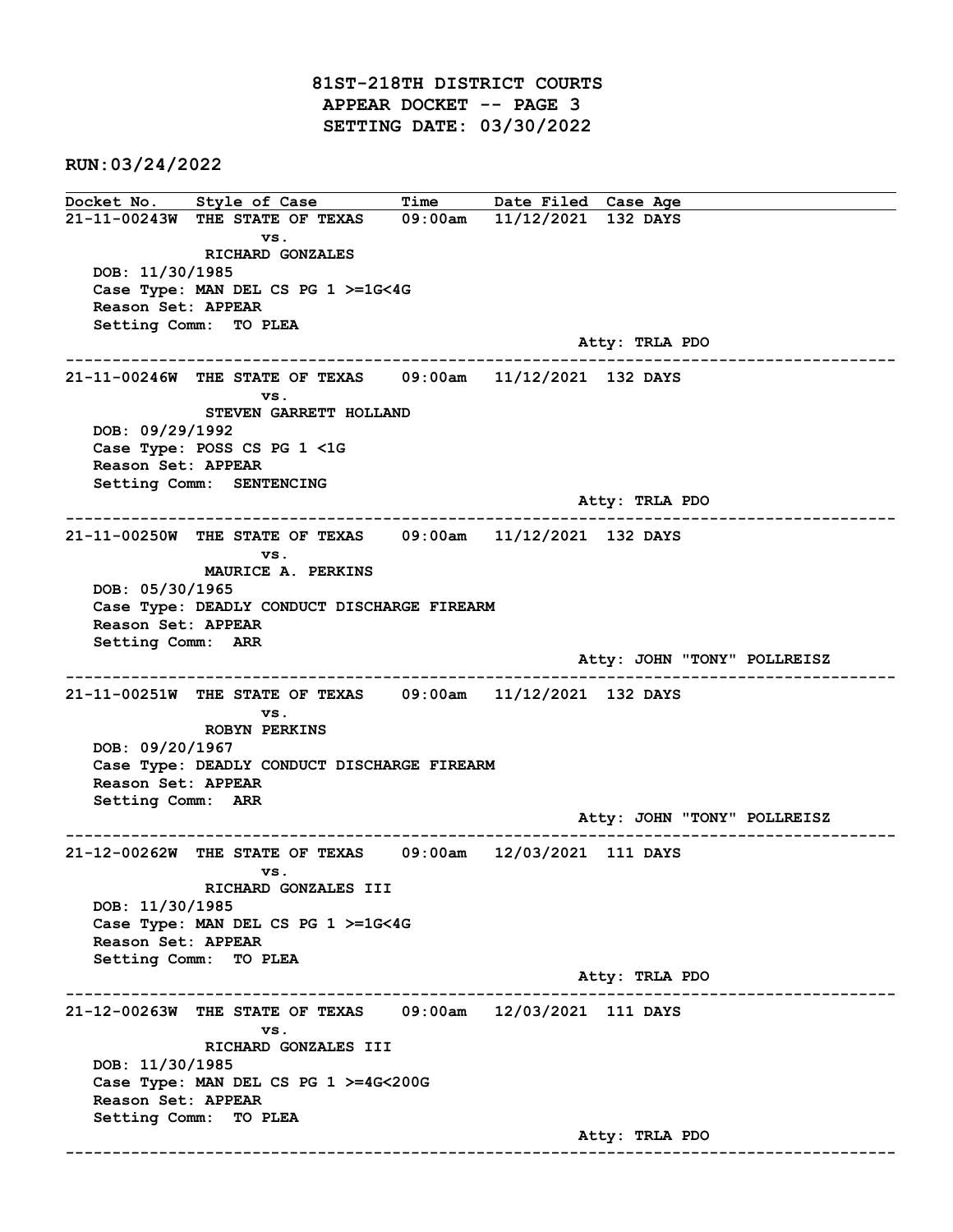81ST-218TH DISTRICT COURTS APPEAR DOCKET -- PAGE 4 SETTING DATE: 03/30/2022

RUN:03/24/2022

Docket No. Style of Case Time Date Filed Case Age 22-01-00016W THE STATE OF TEXAS 09:00am 01/19/2022 64 DAYS vs. LISA JOE ARRELLANO DOB: 11/25/1985 Case Type: POSS CS PG 1 >=1G<4G Reason Set: APPEAR Setting Comm: ARR Atty: RICHARD BRIGGS ------------------------------------------------------------------------------------------------------------------------ 22-03-00041W THE STATE OF TEXAS 09:00am 03/04/2022 20 DAYS vs. NICOL JANE BULAK DOB: 07/15/1982 Case Type: POSS CS PG 1 >=1G<4G Reason Set: APPEAR Setting Comm: ARR and the control of the control of the control of the control of the control of the control of the control of the control of the control of the control of the control of the control of the control of the control of the cont ------------------------------------------------------------------------------------------------------------------------ 22-03-00043W THE STATE OF TEXAS 09:00am 03/04/2022 20 DAYS vs. LATAE DANYEL CHESSHER DOB: 01/09/1986 Case Type: POSS CS PG 1/1-B >=1G<4G Reason Set: APPEAR Setting Comm: ARR and the control of the control of the control of the control of the control of the control of the control of the control of the control of the control of the control of the control of the control of the control of the cont ------------------------------------------------------------------------------------------------------------------------ 22-03-00044W THE STATE OF TEXAS 09:00am 03/04/2022 20 DAYS vs. EARNESTO BOBIER DIFABIO DOB: 02/20/1976 Case Type: UNAUTH USE OF MOTOR VEHICLE Reason Set: APPEAR Setting Comm: ARR Atty: ------------------------------------------------------------------------------------------------------------------------ 22-03-00045W THE STATE OF TEXAS 09:00am 03/04/2022 20 DAYS vs. ETHAN JACOB ELLIS DOB: 03/15/2004 Case Type: UNAUTH USE OF VEHICLE Reason Set: APPEAR Setting Comm: ARR Atty: ------------------------------------------------------------------------------------------------------------------------ 22-03-00046W THE STATE OF TEXAS 09:00am 03/04/2022 20 DAYS vs. JOSE ANIBAL GIRON DOB: 09/06/1997 Case Type: SMUGGLING OF PERSONS Reason Set: APPEAR Setting Comm: ARR Atty: STEPHEN BARRERA ------------------------------------------------------------------------------------------------------------------------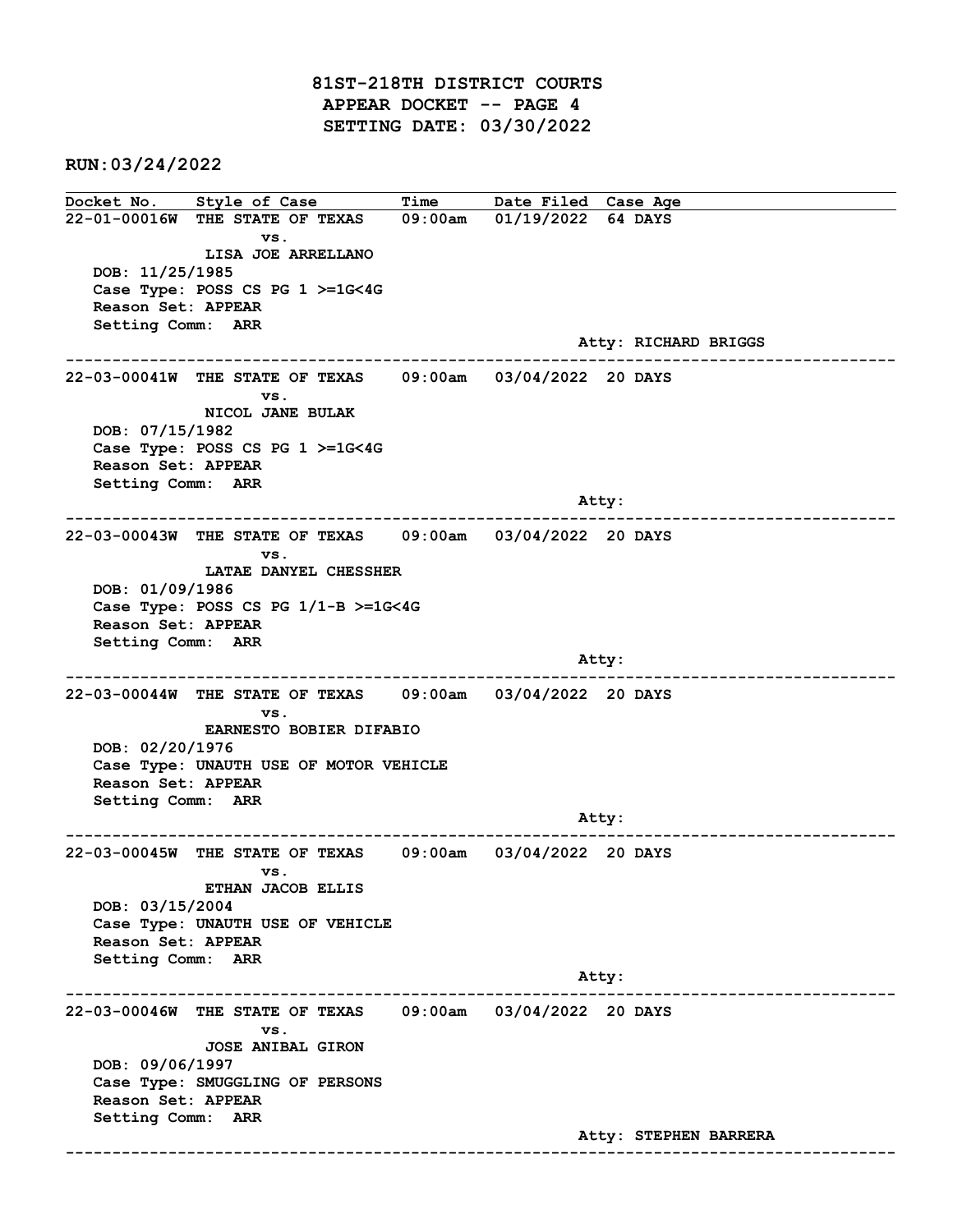81ST-218TH DISTRICT COURTS APPEAR DOCKET -- PAGE 5 SETTING DATE: 03/30/2022

RUN:03/24/2022

Docket No. Style of Case Time Date Filed Case Age 22-03-00047W THE STATE OF TEXAS 09:00am 03/04/2022 20 DAYS vs. FRANCISCO JR. GONZALES DOB: 06/15/1998 Case Type: MAN DEL CS PG 1 >=4G<200G Reason Set: APPEAR Setting Comm: ARR and the control of the control of the control of the control of the control of the control of the control of the control of the control of the control of the control of the control of the control of the control of the cont ------------------------------------------------------------------------------------------------------------------------ 22-03-00048W THE STATE OF TEXAS 09:00am 03/04/2022 20 DAYS vs. SELENA GONZALES DOB: 02/13/1996 Case Type: MAN DEL CS PG 1 >=4G<200G Reason Set: APPEAR Setting Comm: ARR and the control of the control of the control of the control of the control of the control of the control of the control of the control of the control of the control of the control of the control of the control of the cont ------------------------------------------------------------------------------------------------------------------------ 22-03-00049W THE STATE OF TEXAS 09:00am 03/04/2022 20 DAYS vs. JEREMY JONES DOB: 04/23/1986 Case Type: UNAUTH USE OF VEHICLE Reason Set: APPEAR Setting Comm: ARR and the control of the control of the control of the control of the control of the control of the control of the control of the control of the control of the control of the control of the control of the control of the cont ------------------------------------------------------------------------------------------------------------------------ 22-03-00050W THE STATE OF TEXAS 09:00am 03/04/2022 20 DAYS vs. VICTORIA D. MYERS DOB: 05/05/1991 Case Type: AGG ASSAULT W/DEADLY WEAPON Reason Set: APPEAR Setting Comm: ARR Atty: ------------------------------------------------------------------------------------------------------------------------ 22-03-00051W THE STATE OF TEXAS 09:00am 03/04/2022 20 DAYS vs. NATHAN RAATZ DOB: 12/20/1990 Case Type: POSS CS PG 1/1-B <1G Reason Set: APPEAR Setting Comm: ARR Atty: ------------------------------------------------------------------------------------------------------------------------ 22-03-00052W THE STATE OF TEXAS 09:00am 03/04/2022 20 DAYS vs. WALTER ANDY THURMAN DOB: 10/10/1988 Case Type: POSS CS PG 1/1-B <1G Reason Set: APPEAR Setting Comm: ARR and the control of the control of the control of the control of the control of the control of the control of the control of the control of the control of the control of the control of the control of the control of the cont ------------------------------------------------------------------------------------------------------------------------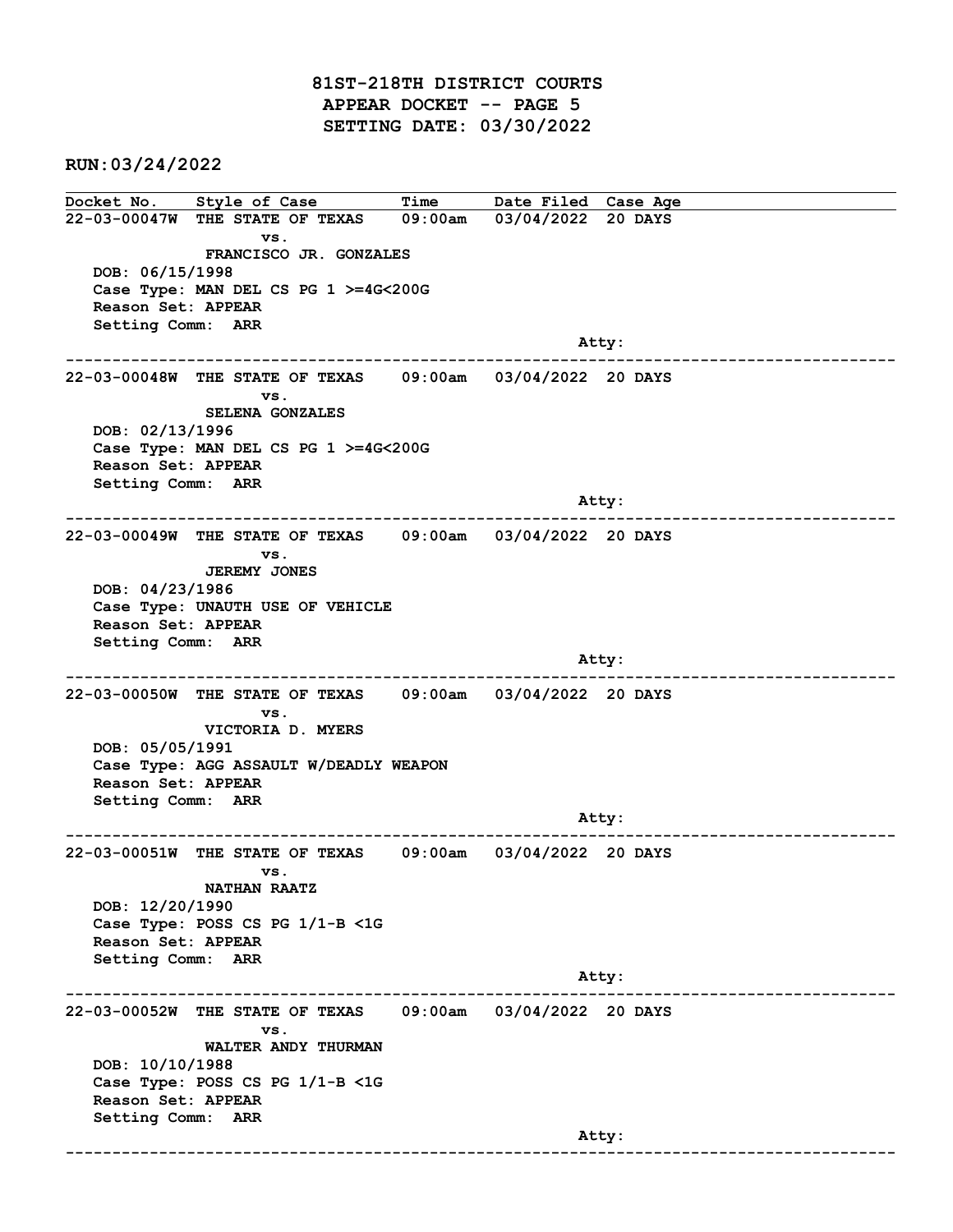81ST-218TH DISTRICT COURTS APPEAR DOCKET -- PAGE 6 SETTING DATE: 03/30/2022

RUN:03/24/2022

Docket No. Style of Case Time Date Filed Case Age 22-03-00053W THE STATE OF TEXAS 09:00am 03/04/2022 20 DAYS vs. JOSE MANUEL URIBE DOB: 02/17/1977 Case Type: POSS CS PG 1 <1G Reason Set: APPEAR Setting Comm: ARR and the control of the control of the control of the control of the control of the control of the control of the control of the control of the control of the control of the control of the control of the control of the cont ------------------------------------------------------------------------------------------------------------------------ 22-03-00054W THE STATE OF TEXAS 09:00am 03/04/2022 20 DAYS vs. DANIEL ROBERT ERNST DOB: 02/03/1986 Case Type: POSS CS PG 1 >=1G<4G Reason Set: APPEAR Setting Comm: ARR and the control of the control of the control of the control of the control of the control of the control of the control of the control of the control of the control of the control of the control of the control of the cont ------------------------------------------------------------------------------------------------------------------------ 22-03-00055W THE STATE OF TEXAS 09:00am 03/04/2022 20 DAYS vs. DUSTIN MATTHEW EUBANK DOB: 09/05/1984 Case Type: DRIVING WHILE INTOXICATED W/CHILD UNDER 15 YOA Reason Set: APPEAR Setting Comm: ARR Atty: JOHN "TONY" POLLREISZ ------------------------------------------------------------------------------------------------------------------------ 22-03-00056W THE STATE OF TEXAS 09:00am 03/04/2022 20 DAYS vs. BENITO GARZA DOB: 12/05/1958 Case Type: AGG ASSAULT W/DEADLY WEAPON Reason Set: APPEAR Setting Comm: ARR Atty: ------------------------------------------------------------------------------------------------------------------------ 22-03-00057W THE STATE OF TEXAS 09:00am 03/04/2022 20 DAYS vs. ROMAN GODINO DOB: 01/11/1972 Case Type: SEXUAL ASSAULT Reason Set: APPEAR Setting Comm: ARR Atty: MONICA KHIRALLAH ------------------------------------------------------------------------------------------------------------------------ 22-03-00058W THE STATE OF TEXAS 09:00am 03/04/2022 20 DAYS vs. HUNTER WAYNE KITZMILLER DOB: 01/20/2004 Case Type: SEXUAL ASSAULT Reason Set: APPEAR Setting Comm: ARR Atty: STEPHEN BARRERA ------------------------------------------------------------------------------------------------------------------------